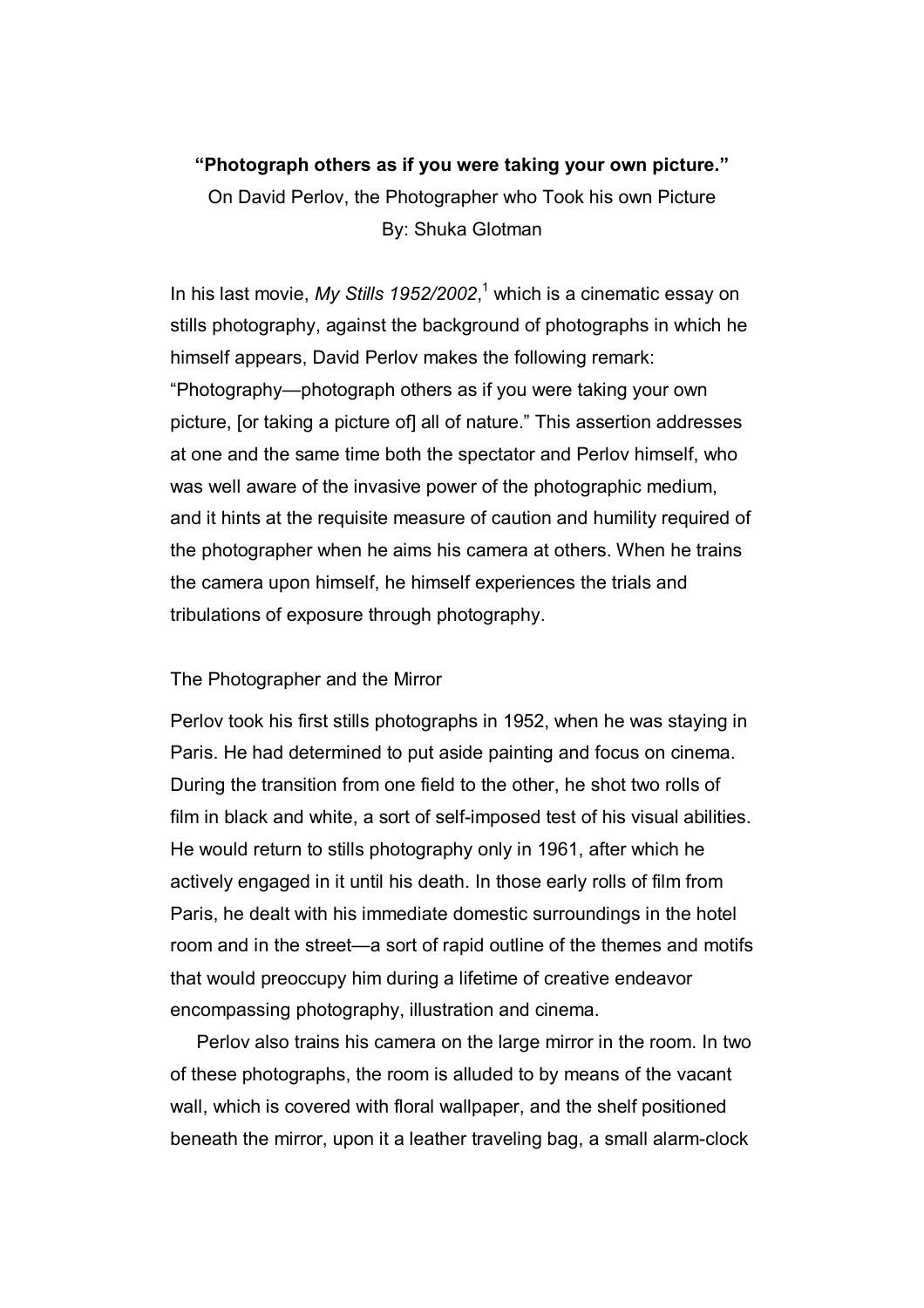and some bright cloth handkerchiefs. Reflected in the mirror are the vacant wall opposite and the upper edge of the wallpaper, which doesn't quite reach the ceiling. From the ceiling hangs a bare electric bulb, the light from which scorches the mirror's surface. The top of the photographer's head juts past the bottom of the mirror. In the other photograph, the frame's lower edge trims the photographer's head just beneath the eyebrows—his eyes cannot be seen, and the camera too is missing. This is an image anchored in the tension between the empty room and the signs of life hinted at inside it, like a theater stage just revealed when the curtain rises, moments before the show begins.

In the first episode of his film *Diary*,<sup>2</sup> Perlov addresses his daughter Yael, whose reflection can be seen in the bathroom mirror, saying: "Good morning, Yael. Both of us are in the mirror, only from different angles." The figure of the photographer is absent from the mirror. Only in the following episodes will Perlov train his movie camera directly on the mirror and discover in it the reflected members of the household, while he himself stands holding the movie camera which hides his face. Through this gesture he is trying as it were to do away with the division between photographed and photographer, in an attempt to renounce the mystery of the procedure whereby a photograph is produced. He creates the possibility of exposing both the process and the result at the same moment. In the context of *Diary*, this involves the concrete investigation of the space of intimacy, which also examines the nature of the photographic medium and of those who use it. Years later, Perlov would exploit the mirrors of the cafés of Paris in the same way to photograph his own reflection in them as he captured the passers-by in the street with his camera. The "magic" of the frozen image of the moment is exposed by the presence of the photographer. By its presence, the camera in his hands signifies the connection between action and result, between accidental and deliberate, between inside and outside. This time the examination of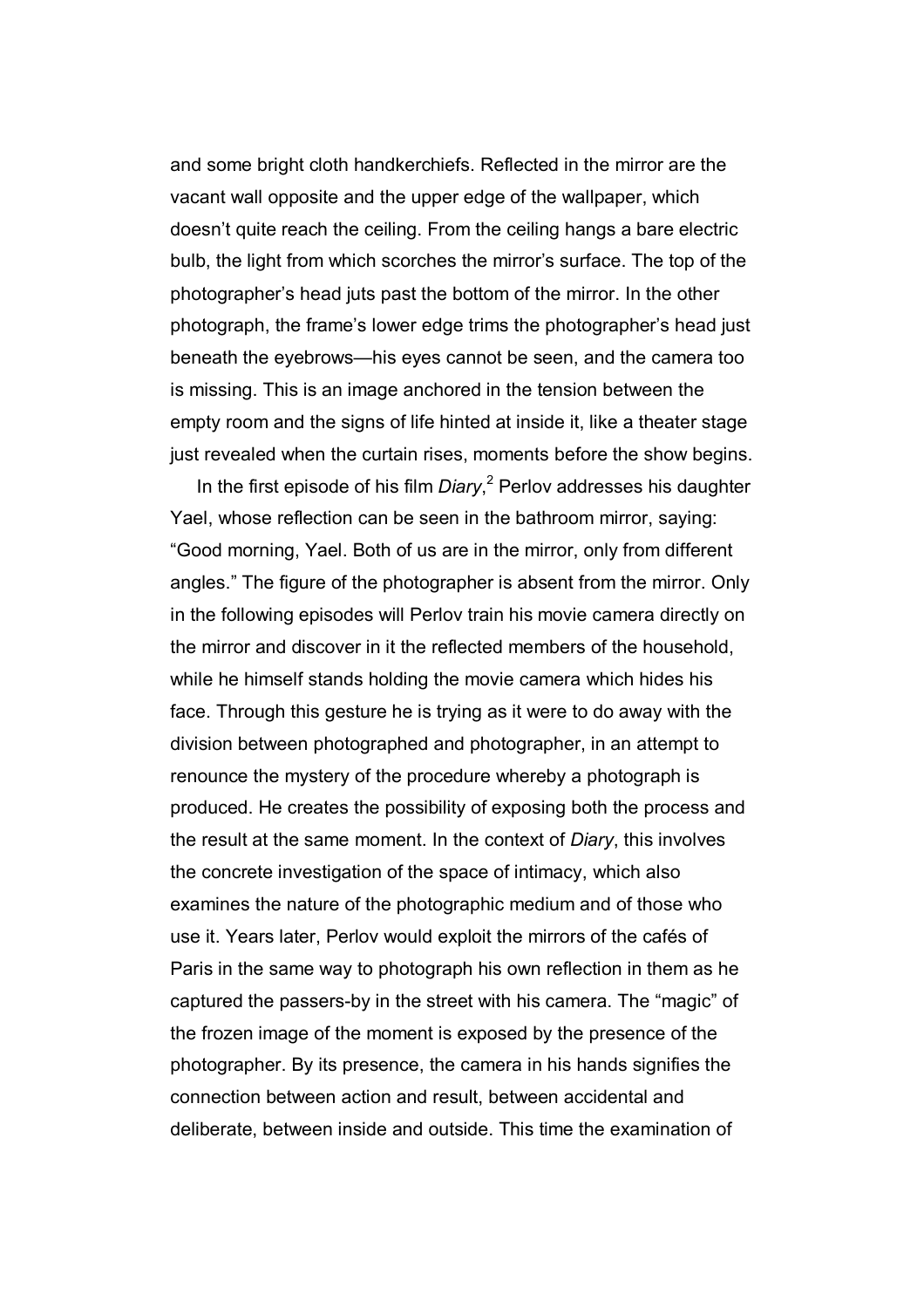the relationship between photographer and photographed hints at distance and solitude.

With the move to his new residence, mentioned later in that first episode of *Diary*, Perlov contends with the new possibilities of gaze opened to his camera lens. These include not only the elevated viewpoint over the city offered by the 14th floor apartment, but also the "wonders" of the lobby in the entrance to the building, with its mirrors and dark panes of glass. Especially entrancing is the elevator and the mirrors inside it. For Perlov all of these became his daily photographic field of activity.

## The Photographer inside the Elevator

The daily ride in the elevator, facing the mirrors inside it, was for Perlov a sort of forced journey in which he was trapped in time. He would photograph himself inside the elevator when he found himself alone in it, usually hiding his face behind the camera. The "chamber of mirrors" turned into the cell of the confessional, in which he had to be with himself and with his feelings, dangling between heaven and earth. The limited room, which is demarcated by the mirrors, creates an illusory sense of space. The figure of the photographer hovering inside it between the mirrors generates a large number of simultaneous reflections, emphasizing the difficulty of distinguishing between a figure and its reflection, between reality and its representation. The presence of the camera in these images is a key to the resonance established between the elevator compartment and the person imprisoned in time within it, and the "dark cell," the camera obscura or camera, which captures in time the traces of light reflected from it.

Riding in the elevator carries the potential of change and transition from one state of consciousness to another. In the proposal for *My Stills 1952/2002*, Perlov writes: "Another surprising moment is when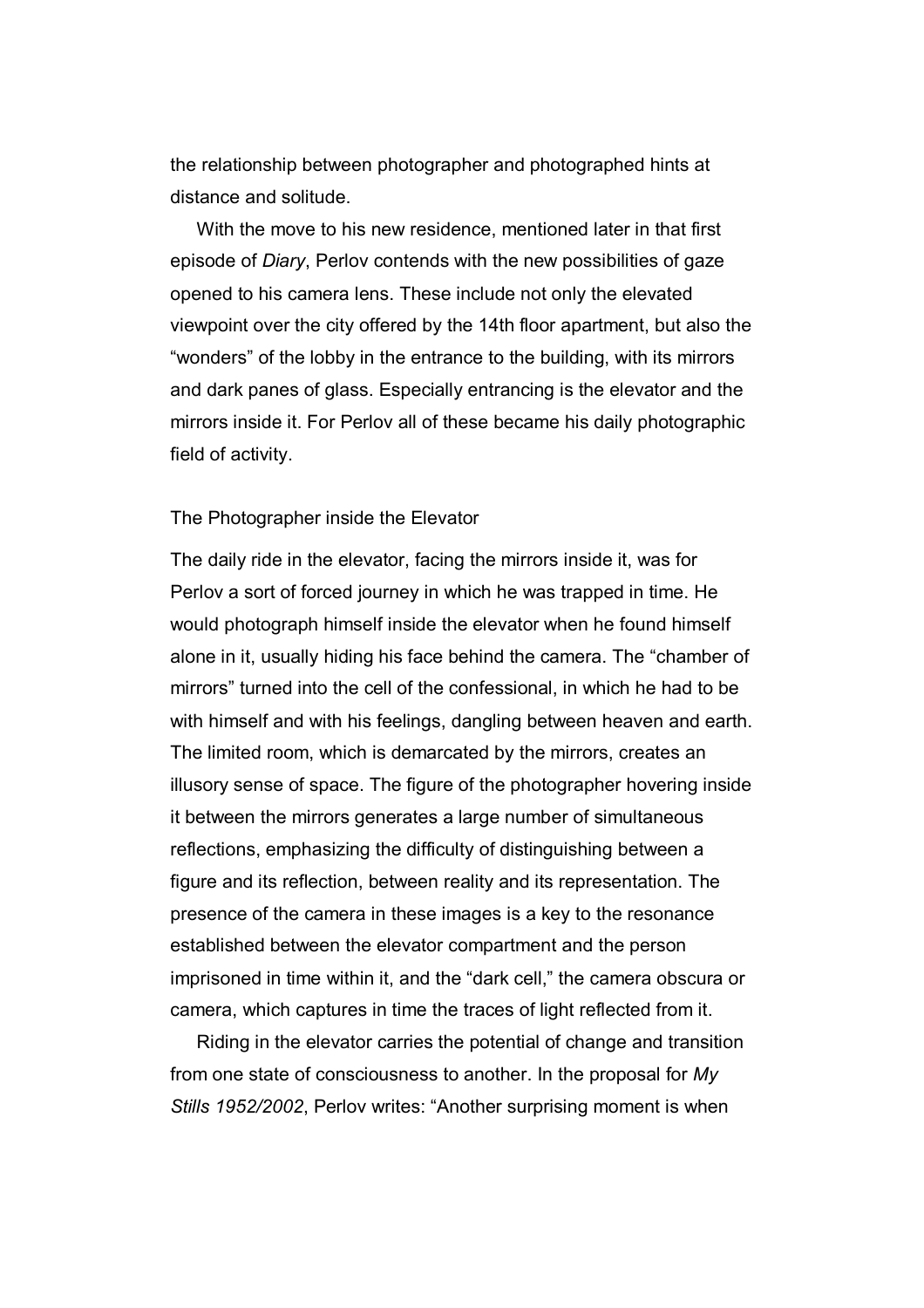people enter the elevator. Here too [there is] a sort of new opportunity, another door opening before them, another possibility in life."

By means of the elevator photographs Perlov examines the paradoxical state of affairs structured into photography, in which the photographer cannot be behind the camera and in front of it at the same time. The reflection of his figure in the elevator mirrors, as photographer and photographed at a fleeting moment in time, is defined by the elevator door which opens and shuts automatically. This situation again hones a familiar awareness, and the camera signifies the existential task he has taken upon himself: the task of the observer who is trapped in the paradox of photography, who is unable to participate in life itself and record it at the same time. This awareness arises already in the initial sequences of *Diary*: when Perlov's daughter Yael invites him to join her and taste the steaming soup in the bowl on the table, he remarks simply and clearly: "I know that from this day I'll be faced with a decision: to eat the soup, or to photograph it."

 When he began shooting in color in 2000, Perlov exploited the artifical light sources with their different coloration inside the elevator and stairwells, as if he were in a mobile studio offering theatrical lighting. In this context, he also discovered the creative potential of lighting by flash as he took pictures of himself in the mirror.

## The Photographed Photographer behind the Lighting by Flash

Throughout *Diary*, Perlov describes moments in which he didn't feel comfortable aiming the movie camera at people in the street and making eye-contact with them. This usually hinted at his own unease with himself at those times. This emerges from Talia Halkin's description of her first meeting with Perlov in his home, the moment at which he aimed his camera at her and photographed her, muttering a sort of apology: "This is my mask."<sup>3</sup> The camera can serve as a means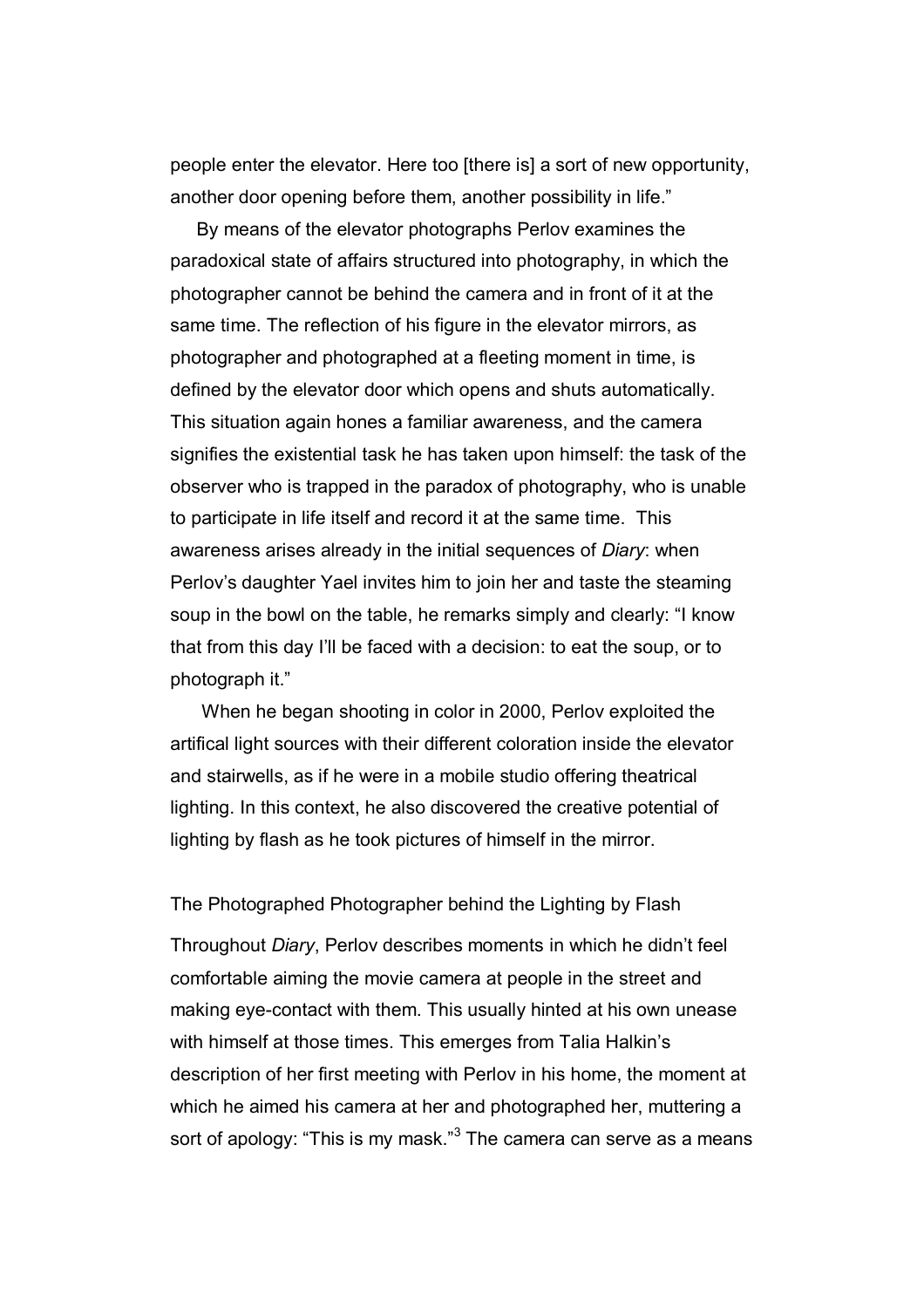of defense in the hands of a photographer observing his surroundings, but at the same time its use arouses a self-consciousness. In most of the photographs in which Perlov took pictures of himself, his face is hidden by the camera.

In Perlov's hands, this "camera mask" was given an original twist in the form of lighting by flash. He usually used the camera's built-in flash, so that the camera itself became the dominant light source in the image. What generally appears to be the common amateurish mistake of light flashes facing a mirror, light reflected directly into the camera lens which scorches and obliterates the figure opposite the mirror turns with Perlov into a desirable possibility of expression. By the calculated and measured use of the flash, the concealment of the photographer's face behind the camera took on a non-material significance, which intensifies the transience of the gaze. In many cases the camera too has been "wiped out" and has turned into a blaze of light; the tool has turned into a "state of matter" which melts and fuses the photographer holding it into itself, forming a single spiritual unity.

It is possible in these photographs to discern the echo of a series of black and white photographs taken by Perlov in the early 1970s. $4$  In the series, portraits of friends appear in the dimness of a Tel Aviv bar, illuminated momentarily by the light of a match, in the flash of its bursting into flame. The photographic "revelation" is brief and passes in the wink of an eye. Similarly, the distinctive image produced in lighting by flash also is too swift to be experienced by us in reality. It can be captured and exists only in the photographic medium.

The Photographer who Photographs Himself beside the Camera Near the end of the first episode of *Diary*, in the course of a summer vacation in Eilat, Perlov says, "I will try to make a self-portrait," like someone putting himself to the test. At first he photographs his own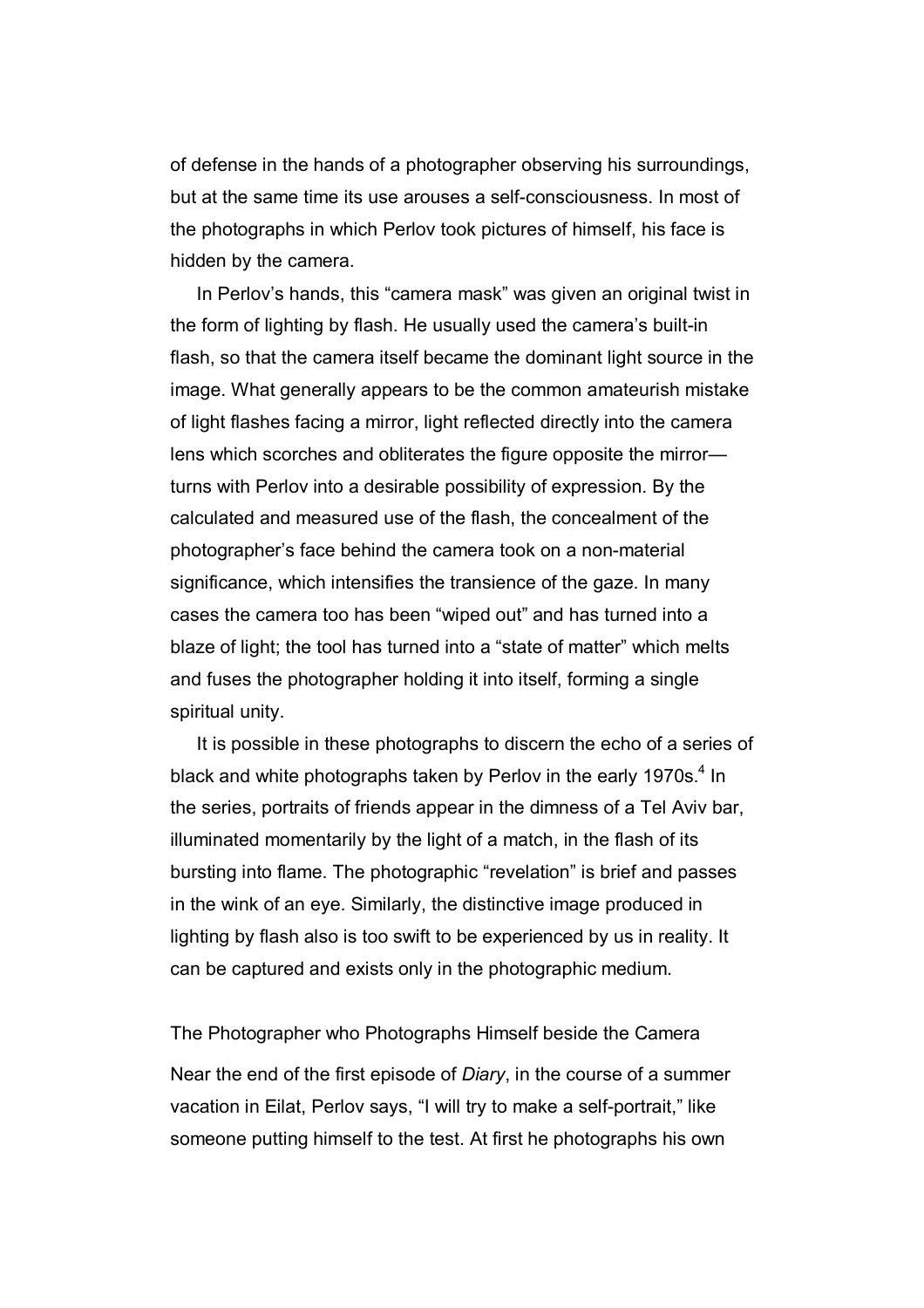reflection in the door of the hotel room as he's sitting on the balcony, the movie camera in front of his face. Afterwards he photographs himself inside the room, opposite the mirror, his face still hidden. Finally he moves the movie camera aside for a moment: his face is revealed for a brief instant, and his gaze appears to be one of wonder, perhaps even amazement

It is not with every gaze in the mirror that someone sees himself. Paul Auster says: "If a man is to be truly present among his surroundings, he must be thinking not of himself, but of what he sees, He must forget himself in order to be there. And from that forgetfulness arises the power of memory. It is a way of living one's life so that nothing is ever lost."5

During Perlov's last years, more and more photographs appeared in which his face is openly visible opposite the mirror into which he was shooting. The curiosity and surprise in his face at the sight of his reflected figure didn't diminish even over the passage of thirty odd years. Perlov consistently avoided using the camera's built-in selfportrait mechanism. The desire to track the camera's viewpoint close at hand was translated into the repeated presence of the camera in the frame. The presence of the camera in the image took on the meaning of a contemporary *memento mori*, a sort of acknowledgment of the transience of the observer and of the eternity of the human gaze. For the first time the possibility was created of linking photographic exposure with self-exposure. An acknowledgment similar to Perlov's arises from Dan Pagis' short poem "Exposure":6

The mask of skin, Beneath it the mask of flesh, Beneath it the bones of the skull, The black space between the celestial bodies.